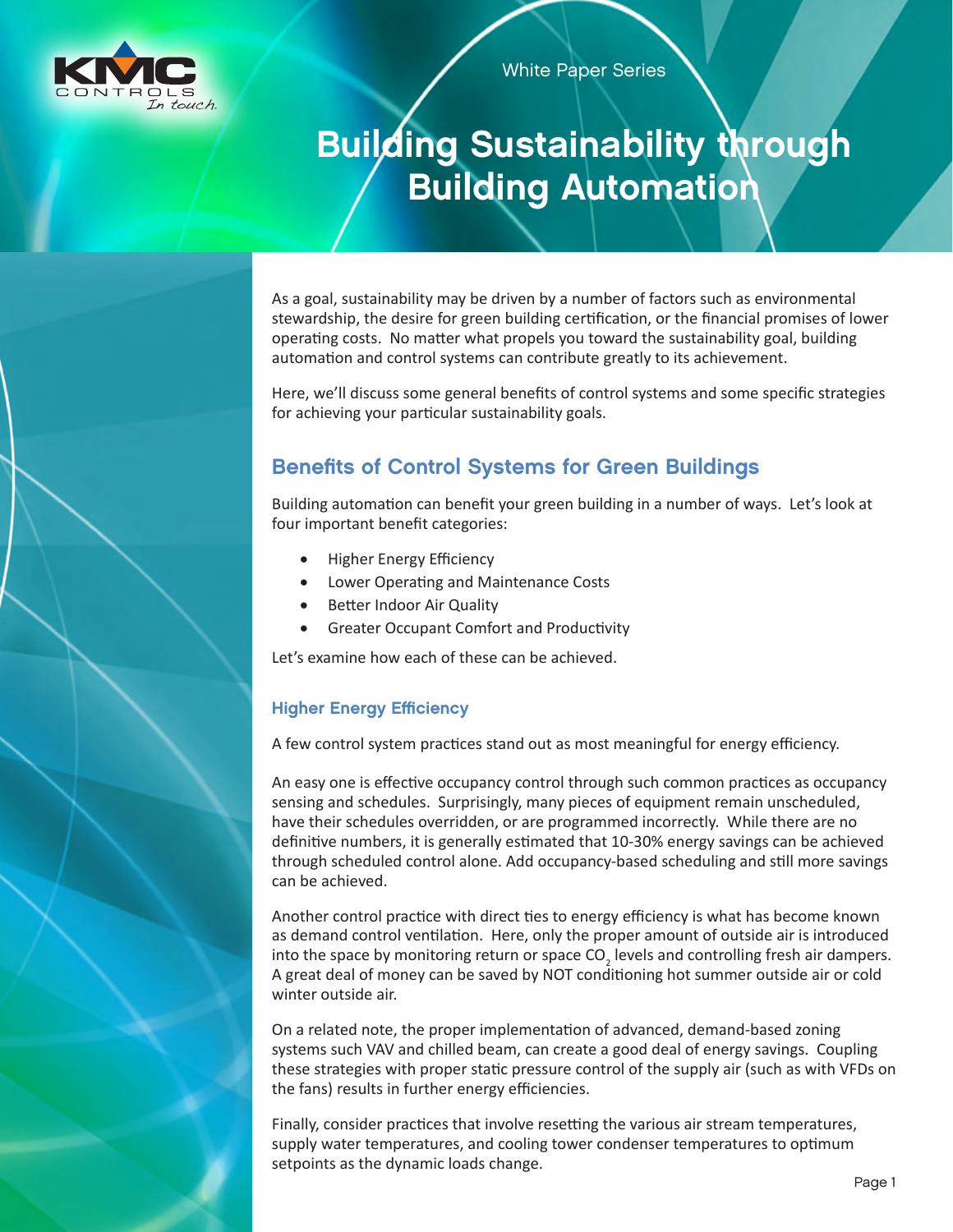

White Paper

White Paper

A qualified controls provider can implement these and other strategies.

In general:

- Automation optimizes HVAC efficiency by methods such as resetting setpoints of boilers according to outside temperature, optimizing start/stop times for occupied periods, using economizers for free cooling, and maintaining ventilation at the most efficient flow rates.
- Motion sensors allow automatic setback override during unoccupied periods as well as adaptive occupancy scheduling.
- Lighting controls reduce unnecessary artificial lighting via motion sensors and schedules as well as by controlling daylight harvesting louvers.
- A control system saves water and energy by controlling rainwater harvesting and landscape irrigation.

#### Lower Operating and Maintenance Costs

Surely one definition of sustainability could be that we make decisions now that are intended to benefit, and not harm, the future.

For up-front building/system design, selection of an automation system based on an open communication protocol, and BACnet® in particular, offers future proofing benefits such that subsequent updating will always lead to interoperable devices and systems.

In terms of building operation, an interoperable control system can offer training-related synergies, thereby reducing or containing labor costs. With disparate systems in place, the cross-training of technicians and operators can be daunting. An interoperable system, on the other hand, means that technicians and operators can learn one front end or operator workstation while nicely managing the interoperating systems.

In addition, BACnet was built for integration of building systems. The notion of integration is central to LEED® certified or other green buildings. A&E professionals speak of an "integrated design" and contractors talk about "integrated project delivery." Integrated approaches to building systems can have a positive impact on transportation footprints, on training and cross training of employees, and, of course, on the most efficient operation of equipment. Integration of systems can have a distinct positive impact on initial costs and operating budgets.

Also:

- Trends and logs provide information for further optimization of the system as well as for documentation requirements for building certification.
- Individual room control allows set point adjustments only where needed.
- Based on sensor data, software alarms and notifications alert service personnel to issues before they cause discomfort to building occupants and escalate into bigger, more costly problems.
- Remote network monitoring and troubleshooting via the Internet reduces service calls.
- Sensors with data ports also allow quick network access and control to service personnel using a laptop computer and a network interface.
- Current sensors and power meters monitor energy consumption and electrical generation by wind turbine and/or photovoltaic arrays for credit from the utility company.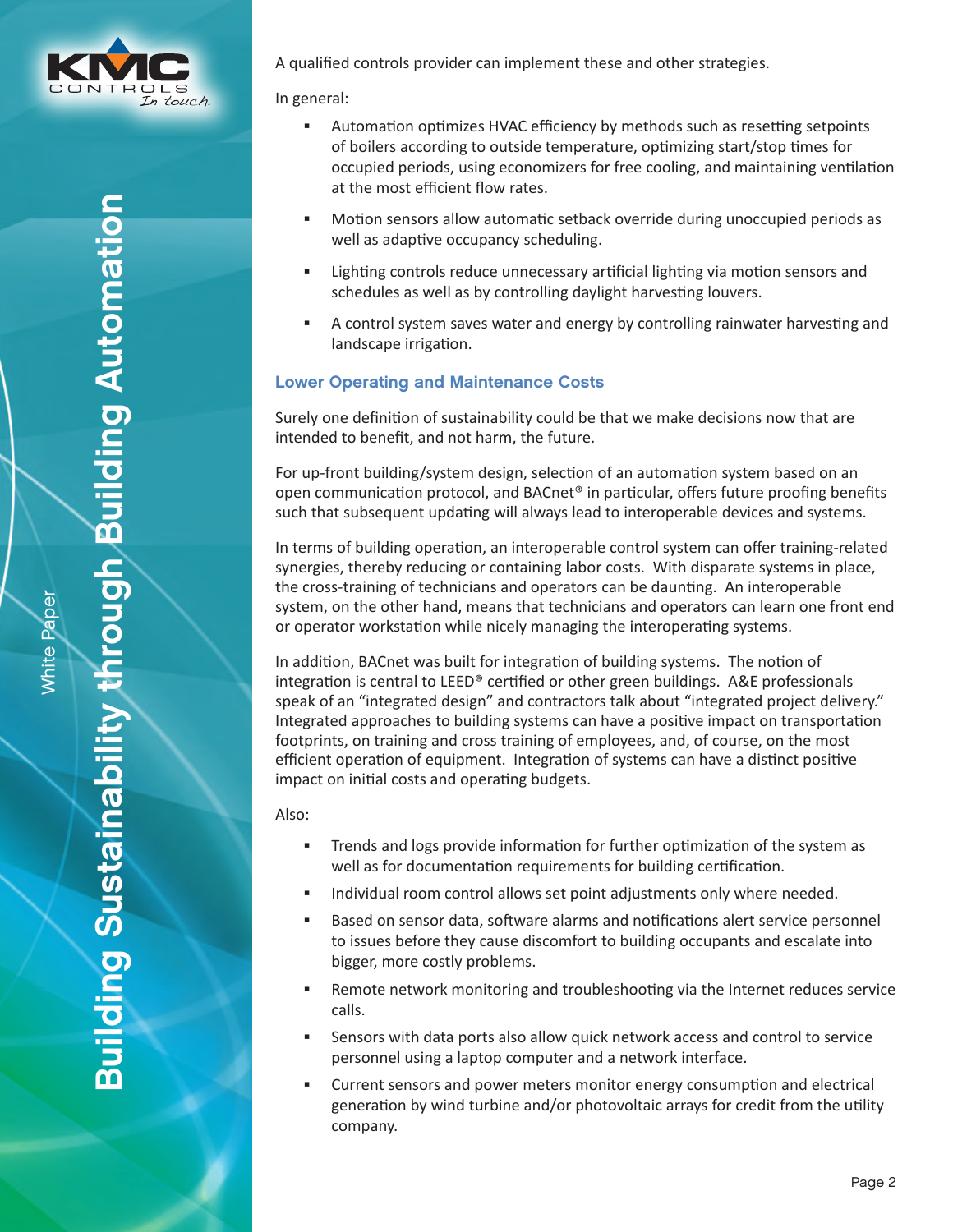

Better Indoor Air Quality (IAQ)

Can proper indoor air quality be achieved without sacrificing costs or comfort? Today's control systems can lead to a well-tuned building where energy performance, comfort, and sustainable factors all reside harmoniously. The difference between a building that does and a building that doesn't is most often tied to the design and installation of the control system. That's where qualifying your controls contractor, energy service provider, or system integrator really pays off.

In general:

- Temperature and humidity sensors monitor thermal comfort.
- **Carbon dioxide (CO<sub>2</sub>) and carbon monoxide (CO) sensors monitor pollutants,** ensuring the required minimum fresh air ventilation.
- Control systems provide smoke control during a fire, maintaining breathable air zones for evacuation.
- The control system monitors and controls natural ventilation dampers.

#### Greater Occupant Comfort and Productivity

A control system can tie building access to the activation of HVAC and lighting for a particular space (such as an office or zone). This is good for both individual comfort control (an imperative for green buildings) as well as efficient use of equipment and power. By the same token, schedules can offer similar benefits while permitting some override capability to suit individual needs. Then, there is trended or historical data which can be used to both analyze and improve building performance.

Beyond occupant comfort, the control system also has a profound effect upon occupant productivity. This fits the greater intent of indoor environmental quality as defined by the LEED rating system for green buildings. As an example, a control system can monitor for CO<sub>2</sub> or other contaminants and initiate ventilation, alarms, or other remedial activities.

In particular:

- Controllers, based on sensor input, provide optimal zone ventilating, heating, and air conditioning.
- Sensors in each room sense temperature and allow occupant-controlled set points and overrides.
- Humidity sensors are used to control summer dehumidification and winter humidification of air.

### Case Studies

Numerous examples exist for commercial and institutional facilities in achieving the above-stated results. You can find documented case studies on both the KMC web site (<http://www.kmccontrols.com/products/projectshome.aspx>) and on the web site of BACnet International of which KMC Controls is a founding member ([http://www.](http://www.bacnetinternational.net/success/stories.php) [bacnetinternational.net/success/stories.php](http://www.bacnetinternational.net/success/stories.php)).

Building Sustainability through Building Automation

**Building Sustainability through Building Automation**